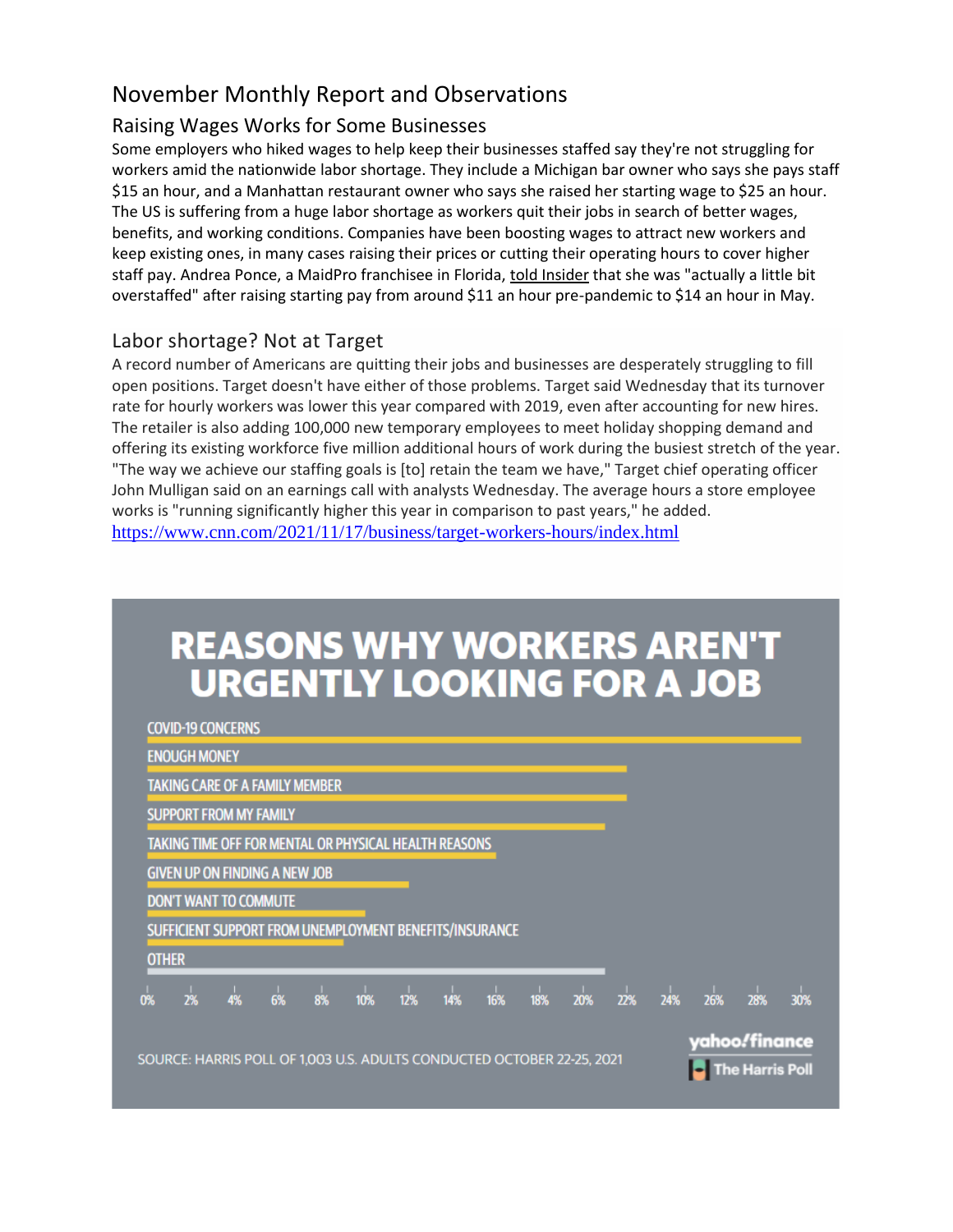## PSO Seeking More Wind and Solar Farms

Public Service Co. of Oklahoma (PSO) has asked for RFPs to solicit bid for providing wind and solar energy. The request is large enough to encourage the development of more wind and solar farms.

### Good News!

More retirees are returning to the workforce as vaccination rates continue to rise and employers boost wages amid the labor shortage. More than 2.5% of retired workers in the US went back to work in October, in research conducted by Nick Bunker, Director of Economic Research at Indeed Hiring. That was the highest figure during the pandemic so far, he said, according to his analysis of the US Census Bureau's Current Population Survey.

Demand for labor has intensified as record numbers of US workers quit their jobs, many in search of higher wages, more benefits, and better working conditions. In response, short-staffed businesses are boosting salaries to attract staff. This results in a broader choice of jobs and bigger paychecks that is now drawing back retirees according to Nick Bunker's research.



#### **Labor Force/Unemployment Statistics**

| <b>Region</b>       | Unemployment | Labor Force |             | Employment   Unemployment   Labor Force |                           |
|---------------------|--------------|-------------|-------------|-----------------------------------------|---------------------------|
|                     | Rate         |             |             |                                         | <b>Participation Rate</b> |
| Oklahoma            | 2.7%         | 1.860.060   | 1,809,617   | 50.443                                  | 60.4%                     |
| <b>United State</b> | 4.6%         | 161.458.000 | 154.039.000 | 7,419,000                               | 61.8%                     |

Source: US Bureau of Labor Statistics and Oklahoma Employment Security Commission

#### Highest county unemployment rates\*

| October 2021                      | <b>Unemployment rate</b> |
|-----------------------------------|--------------------------|
| <b>Latimer County</b>             | 4.0%                     |
| <b>McIntosh County</b>            | 3.3%                     |
| <b>Pittsburg County</b>           | 3.1%                     |
| <b>EALes experiently adjusted</b> |                          |

Non-seasonally adjusted

Source: Oklahoma Employment Security Commission

Lowest county unemployment rates\*

| October 2021           | Unemployment rate |
|------------------------|-------------------|
| <b>Cimarron County</b> | 0.8%              |
| <b>Beaver County</b>   | 0.9%              |
| <b>Texas County</b>    | 0.9%              |
| <b>Woods County</b>    | 1.0%              |
|                        |                   |

Non-seasonally adjusted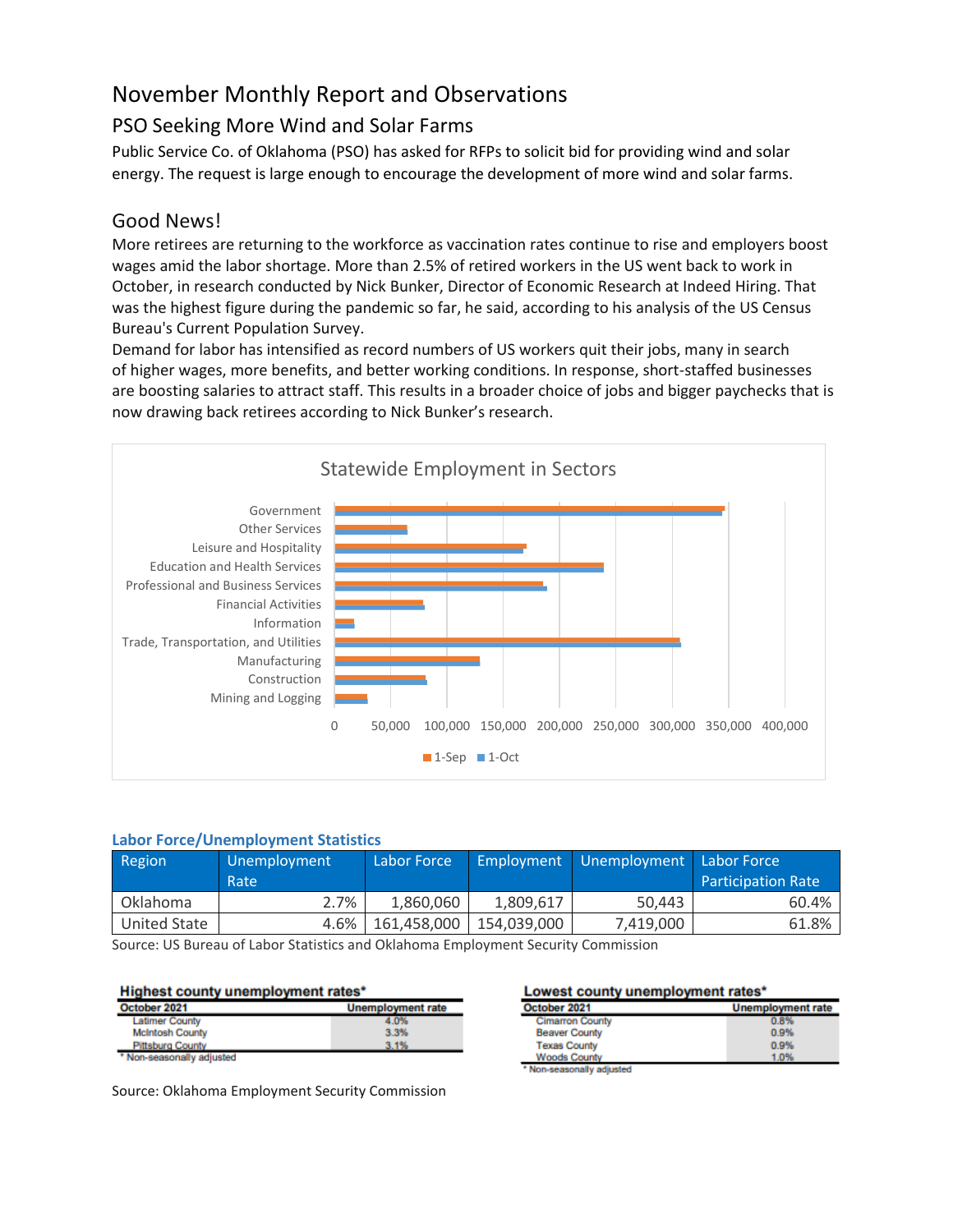### Top 10 jobs with the most remote opportunities

| Job                                                                                      | Workers who can work remotely |
|------------------------------------------------------------------------------------------|-------------------------------|
| Sales representatives, wholesale and manufacturing,<br>technical and scientific products | 83.60%                        |
| Market research analysts and marketing specialists                                       | 63.60%                        |
| Software developers                                                                      | 62.80%                        |
| Computer network architects                                                              | 62.40%                        |
| Lawyers                                                                                  | 60.80%                        |
| <b>Fundraisers</b>                                                                       | 60.70%                        |
| Computer programmers                                                                     | 59.90%                        |
| Computer and information systems managers                                                | 58.90%                        |
| Sales managers                                                                           | 56.30%                        |
| Computer systems analysts                                                                | 54.70%                        |
| Cource: Ruroqu of Labor Statistics                                                       |                               |

ource: Bureau of Labor Statistics

Expect additional long-term damage': U.S. labor shortage exacerbated by immigration slowdown





## Good Prospect

In program year Tinker AFB had a total of \$5.1 billion contracted with outside businesses. Of the \$5.1, \$1.3 billion was with Oklahoma. This is an opportunity for Oklahoma to get more of the business. The Sustainment Platform has been created to assist in the effort to get more of the small manufacturing contracts.